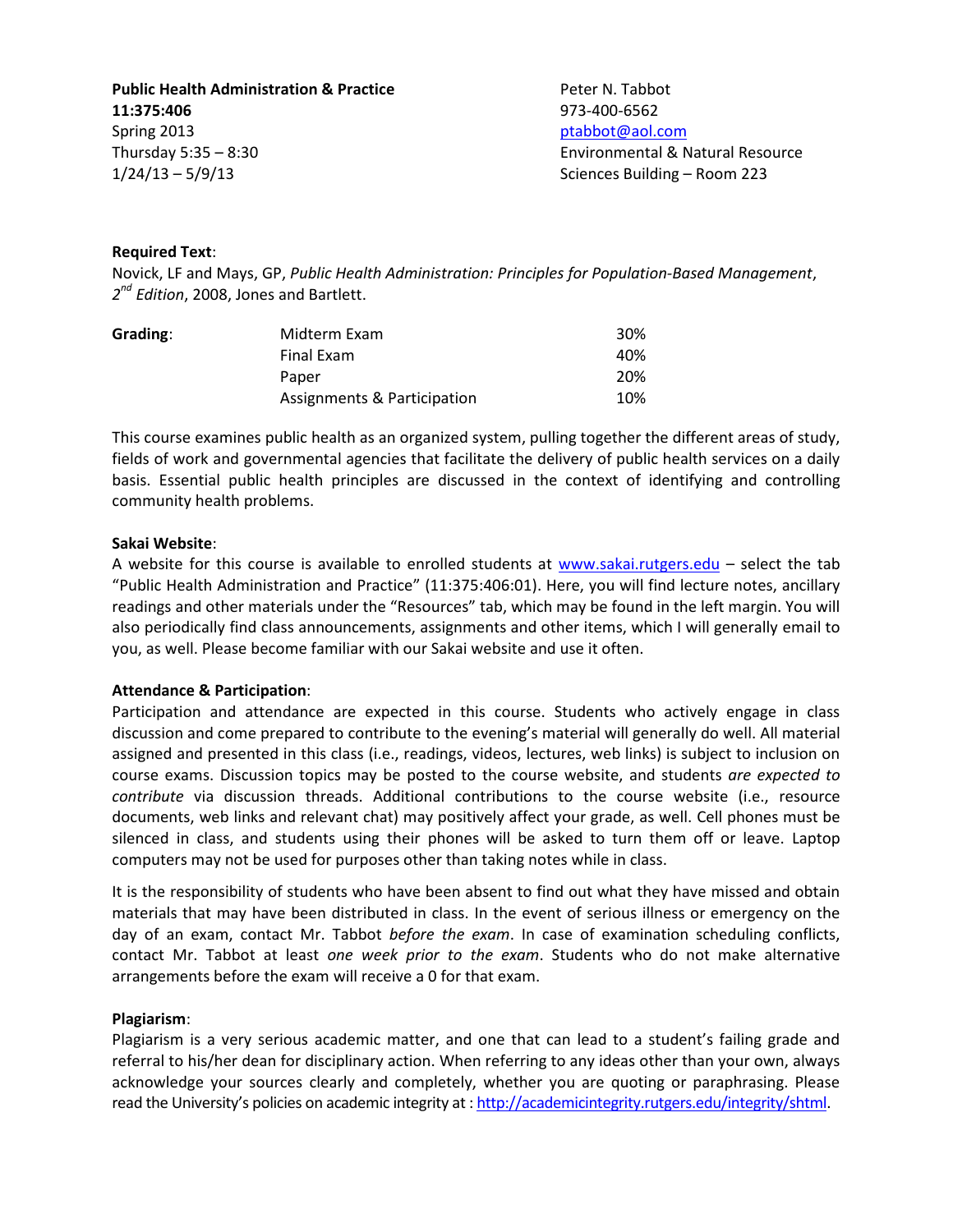# **Schedule:**

| Class 1            | Jan. 24                                                                                                                                                                                                                                                                        | Defining Public Health; Public Health Practice<br>Background, Determinants of health, Core public health functions,<br>Essential services, Minimum Standards, Practice Standards, Definitions.                                                                                                             |                                                                                                        |  |
|--------------------|--------------------------------------------------------------------------------------------------------------------------------------------------------------------------------------------------------------------------------------------------------------------------------|------------------------------------------------------------------------------------------------------------------------------------------------------------------------------------------------------------------------------------------------------------------------------------------------------------|--------------------------------------------------------------------------------------------------------|--|
|                    |                                                                                                                                                                                                                                                                                | Reading:                                                                                                                                                                                                                                                                                                   | Chapter 1, Chapter 2 (pp. 35-61), Chapter 3,<br>Chapter 8 (pp. 233-248), Achievements in Public Health |  |
| Class 2            | Jan. 31                                                                                                                                                                                                                                                                        | <b>Infectious Disease, Data Management &amp; Surveillance</b><br>Basic background, Data sources, Chain of infection, Epidemiological<br>triangle, Methods and steps of surveillance, Significance of systems.                                                                                              |                                                                                                        |  |
|                    |                                                                                                                                                                                                                                                                                | Reading:                                                                                                                                                                                                                                                                                                   | http://bmj.bmjjournals.com/collections/epidem/                                                         |  |
| Class 3            | Feb. 7                                                                                                                                                                                                                                                                         | <b>Veterinary Public Health &amp; Zoonotic Disease</b><br>Colin Campbell, DVM, NJ Department of Health & Senior Services<br>Leading veterinary public health concerns, Modes of transmission,<br>Zoonoses and vectors, Rabies, West Nile Virus.                                                            |                                                                                                        |  |
|                    |                                                                                                                                                                                                                                                                                | Reading:                                                                                                                                                                                                                                                                                                   | http://www.cdc.gov/az.do/id/0900f3ec8000e035#S                                                         |  |
| Class 4            | Feb. 14                                                                                                                                                                                                                                                                        | <b>Public Health Nursing</b><br>Colleen Hintz & Ginny Maico, Randolph Health Department<br>Core activities, Health services for children, adults and the elderly,<br>Emergency preparedness, Three core functions in nursing context.                                                                      |                                                                                                        |  |
| Class 5            | Feb. 21                                                                                                                                                                                                                                                                        | <b>Health Education &amp; Promotion</b><br><b>Colleen McKay-Wharton, MPH, CMW Consulting</b><br>Theory and models, Practice and competencies, Careers.                                                                                                                                                     |                                                                                                        |  |
|                    |                                                                                                                                                                                                                                                                                | Reading:                                                                                                                                                                                                                                                                                                   | Chapter 21, Theory at a Glance, Education Matters<br>for Health.                                       |  |
| Class 6<br>Feb. 28 |                                                                                                                                                                                                                                                                                | <b>Environmental Health Administration; Leadership</b><br>Definitions, History, Scope of problems, Risk vs. surveillance approach,<br>Environmental services and organization, Concepts in leadership.                                                                                                     |                                                                                                        |  |
|                    |                                                                                                                                                                                                                                                                                | Reading:                                                                                                                                                                                                                                                                                                   | Chapter 10                                                                                             |  |
| Class <sub>7</sub> | March 7                                                                                                                                                                                                                                                                        | <b>Midterm Exam</b>                                                                                                                                                                                                                                                                                        |                                                                                                        |  |
| Class 8            | March 14<br>Quality, Infrastructure & Accreditation in Public Health<br>Natalie Pawlenko, NJ Department of Health & Senior Services<br>Statewide public health, Organizational capacities, Evaluation of<br>infrastructure, Delivery of public health services, Accreditation. |                                                                                                                                                                                                                                                                                                            |                                                                                                        |  |
|                    |                                                                                                                                                                                                                                                                                | Reading:                                                                                                                                                                                                                                                                                                   | Chapter 17 (specific pages to be assigned)                                                             |  |
| <b>NO CLASS</b>    | March 21                                                                                                                                                                                                                                                                       | <b>Spring Break</b>                                                                                                                                                                                                                                                                                        |                                                                                                        |  |
| Class 9            | March 28                                                                                                                                                                                                                                                                       | Partnerships in Public Health: Risk Communication & the Media<br><b>Bill Jamison, Jamison Communications</b><br>Jim Morris, Rutgers Office of Continuous Professional Education<br>Media relations, Effective writing in public health, Risk communication,<br>Getting the right attention from the press. |                                                                                                        |  |
|                    |                                                                                                                                                                                                                                                                                | Reading:                                                                                                                                                                                                                                                                                                   | Chapter 20                                                                                             |  |